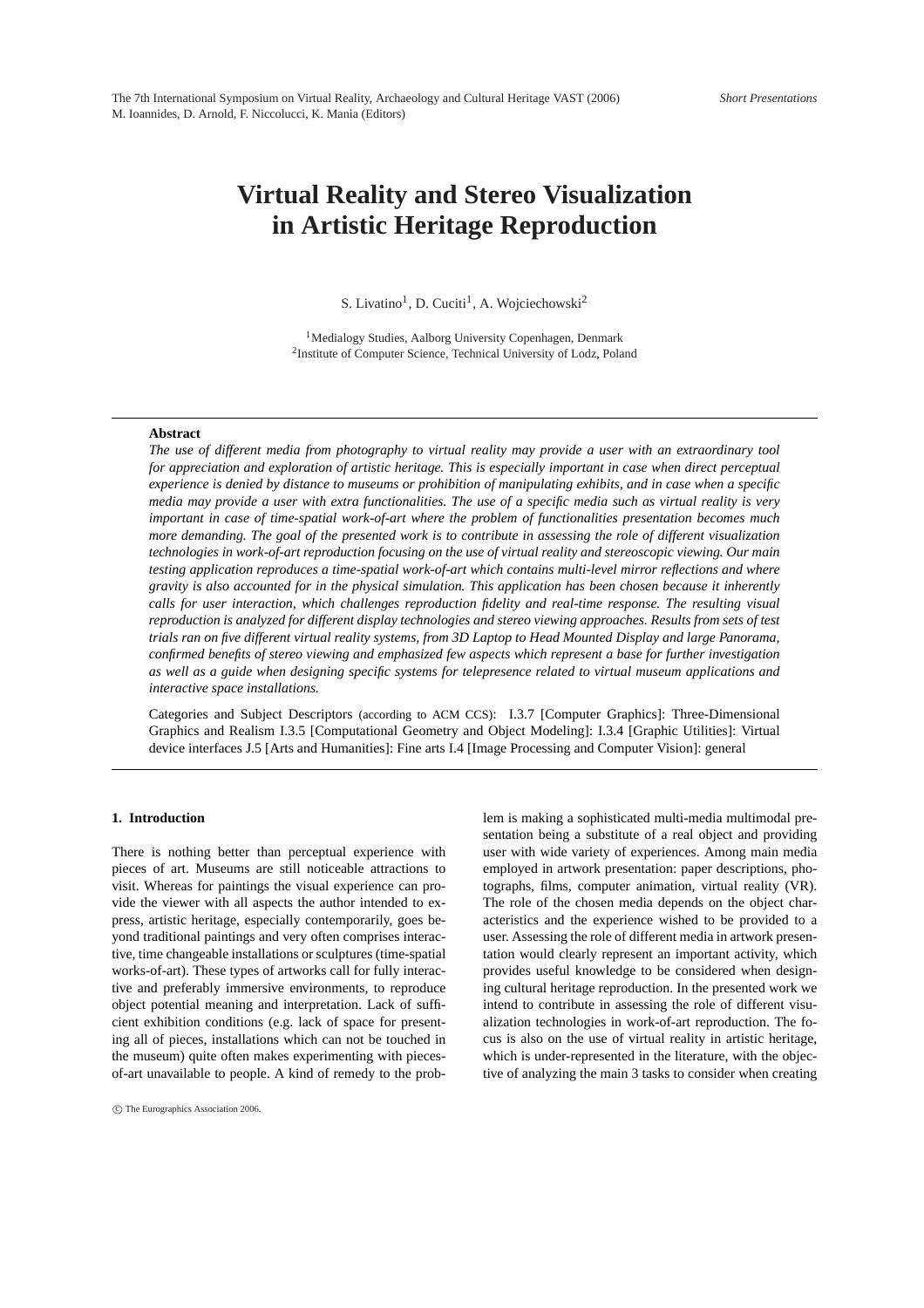a virtual museum applications: photorealistic reproduction, physical simulation, interaction with objects. A special attention is eventually paid to analyze user sense of presence and viewing experience for different VR systems, an aspect strongly related to display technology and stereo visualization. Time-spatial works-of-art are especially discussed and used as main testing application because they inherently call for user interaction, which challenges reproduction fidelity and real-time response.



**Figure 1:** *The different contemporary pieces of artistic heritage which were considered.*

#### **2. Multi-Media Presentation of Work-of-Art**

Different media may be used for visual presentation of real work of art. In our analysis we consider: photography, film (motion-picture), computer animation, virtual reality. In case of photographs the 3rd dimension becomes reduced and so spatial features can be just imagined. By multiplying the number of photos connected with different viewpoints, more information can be revealed. Unfortunately such mean of presentation is incomplete due to its discontinuity and lack of thorough object observation possibility. Nevertheless, interesting efforts to overcome this limitation can be found in recent literature, [SSS06]. Another form of presentation is through motion capture and computer animations. Films and animations can more thoroughly retrieve time and spatial object features but at the same time they limit perspective and duration of the presentation. The user can not much influence presentation chronology except for stopping it, rewinding, pausing, or playing it slower. The captured images should be high-quality and entertaining. In case of virtual animation this means graphical appeal and high-quality rendering. Computer animation provides much more possibilities, but in comparison with a film it has still not acceptable image sterility. The use of virtual reality can well complement other media and it is especially important in case of time-spatial works-of-art because of the need for interaction. Even though the most advanced virtual reality simulation can not create fully photo-realistic copy of the orig-

inal, digital reproductions let the user fully experience object functionality and it could become an introductory step towards real object perception. That is why reproductions play an important role in art propagation, and it is in particular the "exploration layer", [WKP02], which provides a user with an illusion of interaction with a real object by means of its reproduction. Interactive applications usually render less accurate graphics, finding the best trade-offs between image quality and real-time performance. The user will be given the instruments to change the configuration of the object of interest at his/her will, without breaking object's physical constraints. The user should be able to interact with the object with a simple and intuitive use of common input peripherals as the mouse or the keyboard, and change the viewpoint.

# **3. Interactive Works-of-Art**

The works of art express internal author's attitude stimulate, shake and strike the spectator's interest and creativity giving him/her satisfaction. In case of time-spatial works-of-art, the aesthetical experience is not only connected with external appearance but with internal functionalities conceptualization as well. The role of VR representation as a media for artwork functionalities presentation becomes then very relevant and demanding. In fact, virtual world presentation can be treated as object simulation rather then object reproduction. Different contemporary pieces of artistic heritage were considered (figure 1). We have then chosen the Mirror-Cube as our main testing application because it inherently calls for user interaction in order to be appreciated, which challenges reproduction fidelity and real-time response. Furthermore, the chosen object poses some challenges for what concerns photo-realistic reproduction and physical simulation, it appears suitable for VR systems comparison, and it emphasizes the VR technology added value. The Mirror-Cube is a 6-sided parallelogram, a cube, which contains six mirrors, such that each mirror fully covers the internal part of each cube side, (figure 2). This transformable installation provides a viewer with different operational and interpretational possibilities. Simple element joints assure wide spatial transformation possibilities. The usage of the mirrors for object's construction leads to a specific game between real elements of the installations (mirrors, wooden stick fixed to the mirror surface, lines painted on the external side of mirrors) and their reflections. There has been an interest in the recent time among researchers in the thematic related to timespatial works of art [MP02], [WKP02]. P. Patyra [Pat05] investigates the J. Robakowski "Mirror's Ball". The object consists of two elements: the spherical mirror and the ball. There could be observed the distorted reflection of the ball in the mirror, together with reflected surroundings. The ball is covered by the photos. The viewer can move the ball, (which rolls on the mirror surface following an elliptic path), so changing the reflection in the mirror. Even though mentioned authors discussed problem of works-of-art presentation quite thoroughly, none of them tackle the problem of multi-level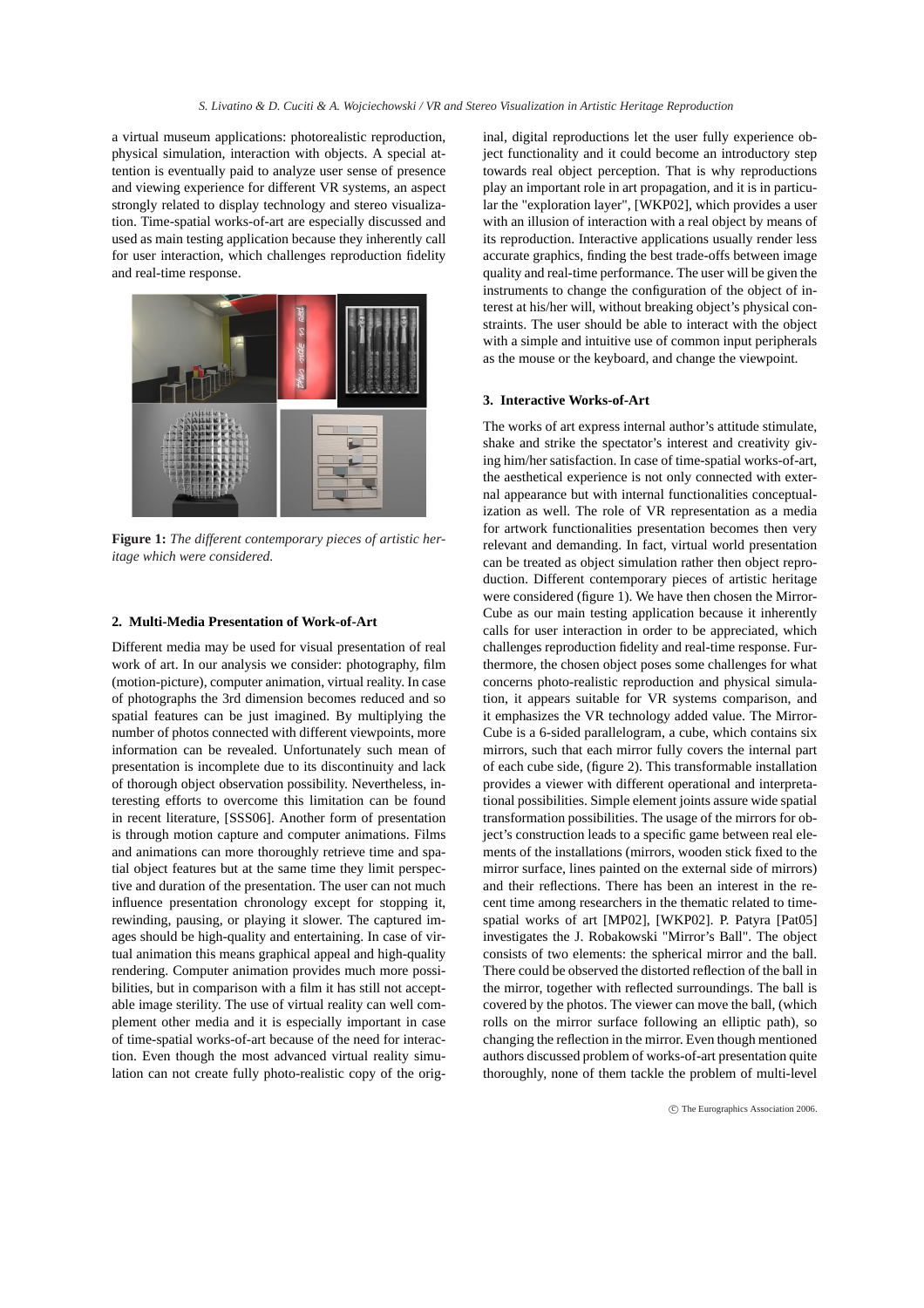*S. Livatino & D. Cuciti & A. Wojciechowski / VR and Stereo Visualization in Artistic Heritage Reproduction*



**Figure 2:** *The Mirror-Cube: exterior appearance and functionality (top-row), artistic nature (center row), infinite reflections (bottom-row). Center-row from left: photograph, raytraced with Mental Ray, rendered with OpenGL. Bottom-row shows multiple reflections. From left: photograph, raytraced with reflection limit 5, limit 8, rendered with OpenGL and 8 levels of reflections.*

reflections. None solve the problem of interaction with installations comprising mirrors at high satisfactory level. This paper presents complementary attitude towards presentation of artworks in which reflections play a main role and considerably influence installation perception.

### **4. Stereoscopic Visualization and Display Systems**

The media mentioned in section 2 may be displayed in stereo called as 3D photograph, 3D movie, 3D animation, 3D interaction. The possibility for stereo visualization represents an important aspects which is lately receiving greater interests. This due to the spread of VR applications, improved visualization performance and more powerful graphic hardware at lower cost. Stereoscopic visualization is closer to the way we naturally see the world, which tells us about its great potential in VR applications. Stereoscopy is about the eyes seeing 2 slightly different images. Different technologies have then been developed to separate the images seen by the eyes. Main approaches may be classified as:

- *Passive Stereo*. Multiplex images in space and can be subdivided in: "Anaglyph" (separation based on color filters); "Polarized" (separation based on polarized filters); "Separated Displays" (separation based on the use of different displays very close to user eye, as in HMD systems).
- *Active Stereo*. Multiplex images in time typically based on "Shutter Glasses".
- °c The Eurographics Association 2006.

• *Autostereoscopic Stereo*. Separates images based on special reflecting sheets laying on the display, or other methods. Do not require users to wear goggles.

Different stereoscopic approaches can be used coupled to different display systems, [LP06]. The latter responsible for the provided degree of immersion, interactivity level, isolation from surrounding world, etc. Researchers in the literature have investigated the benefits of stereoscopy for different application aspects and depth cues. The literature works can be classified as either application specific, or abstract test, (abstract tasks and content with general performance criteria), [DJK<sup>∗</sup> 06]. In literature test trials often deal with assessing the role of most dominant depth cues, e.g. interposition, binocular disparity, movement parallax, [NM06], and their consequence to user adaptation to new context (user learning capabilities). The parameters through which assess stereoscopy benefits typically are: item difficulty and user experience, accuracy and performance speed, [NM06], [Dra91]. Everybody seems to agree that stereoscopic visualization presents the necessary information in a more natural form than monoscopic visualization, which facilitates all human-machine interaction [Dra91], and improve the possibilities of visualization offered by common 2D graphics workstations, [GB01]. In particular, stereoscopy improves: comprehension and appreciation of presented visual input, perception of structure in visually complex scenes, spatial localization, motion judgement, concentration on different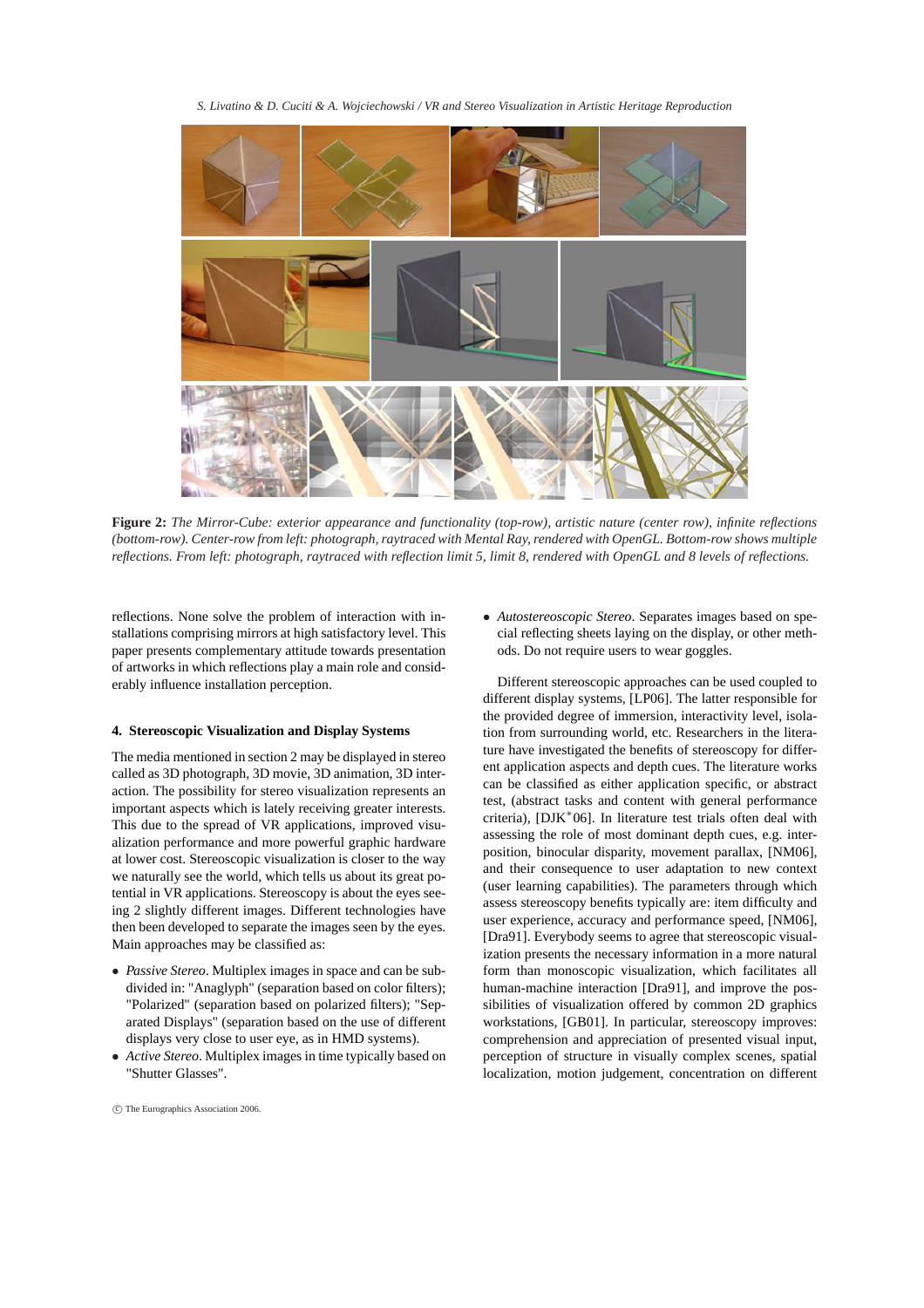*S. Livatino & D. Cuciti & A. Wojciechowski / VR and Stereo Visualization in Artistic Heritage Reproduction*



**Figure 3:** *Virtual reality facilities at the Aalborg University VR Media Lab and Medialogy Copenhagen. Top-row from left: 160 deg. Panorama, the structure of the CAVE, and a representative view it. Bottom-row from left: 3D Desktop, 3D Laptop, Head Mounted Display, 3D photo-cameras setup.*

depth planes, perception of surface materials. The main drawback with stereoscopic visualization, which have yet prevented large application, is that users are called to make some sacrifices, [SS99], [LP06].

# **5. Comparison of 3D Technologies**

We have chosen among well known VR systems adopting different stereo approaches and display systems. At the Aalborg University we have a large variety of VR facilities, which represents a very suitable testing ground for our investigation (Figure 3 shows the VR facilities). In particular:

- *3D Laptop*. 15in high-res LCD display, passive anaglyph.
- *3D Desktop*. 21in CRT high-res monitor, both passive anaglyph and active shutters.
- *1-sided CAVE*. 2.5x2.5m rear-projected screens, high-res high-freq projectors, both passive anaglyph and active shutters. This facility is part of a pre-existing 6-sided CAVE (see fig. 4 top-left), so including head-tracking, etc.
- *Head Mounted Display*. 2x 0.59in OLED LCDs (800x600), separated displays stereo.
- *160 deg. Panorama*. 3x8m front-projected curved screen. High-res. projectors, active shutters.

In order to assess support of different VR systems in timespatial works-of-art reproduction a series of comparative user studies are proposed to be run on the above mentioned facilities. The resulting visual reproduction is also compared with a typical outcome experienced with 3D photographs and 3D movies. Figure 3 shows the stereo photo-camera setup. A similar setup was used for 3D movies capture. With this study we assess systems capabilities for different display technologies. While performing comparative tests the users are asked to report about their experience through questionnaires. Questions are grouped into 5 judgement categories: *adequacy to application*, *realism*, *presence*, *3D impression*, *viewing comfort*.

## **6. Testing**

### **6.1. Implementation, Image Quality and Speed**

Over 160 pictures were taken with cameras with different resolutions. The pictures were grouped into 4 sets according to the following concepts: exterior appearance, functionality, artistic nature, infinite reflections. Figure 2 illustrates the above concepts. The animated video sequences of the object are modeled with Maya and rendered with Mental Ray. The resulting pictures are elaborated in Adobe Photoshop while animation sequences are converted with Adobe Premiere into movie files. Final presentation was based on a well defined storyboard. The interactive application is implemented in OpenGL which also simulates mirror reflections by the use of the stencil buffer. Multiple mirror reflections are added by means of recursive approach. The Mirror Cube modeled with Maya is imported into OpenGL and then interactively rendered. Object faces' physical simulation provides gravity acceleration of rotating mirror faces. The Stencil buffer which is now popular in commercial graphics cards, solves the reflection problem up to a relatively small number of nested reflections, and all mirrors ac-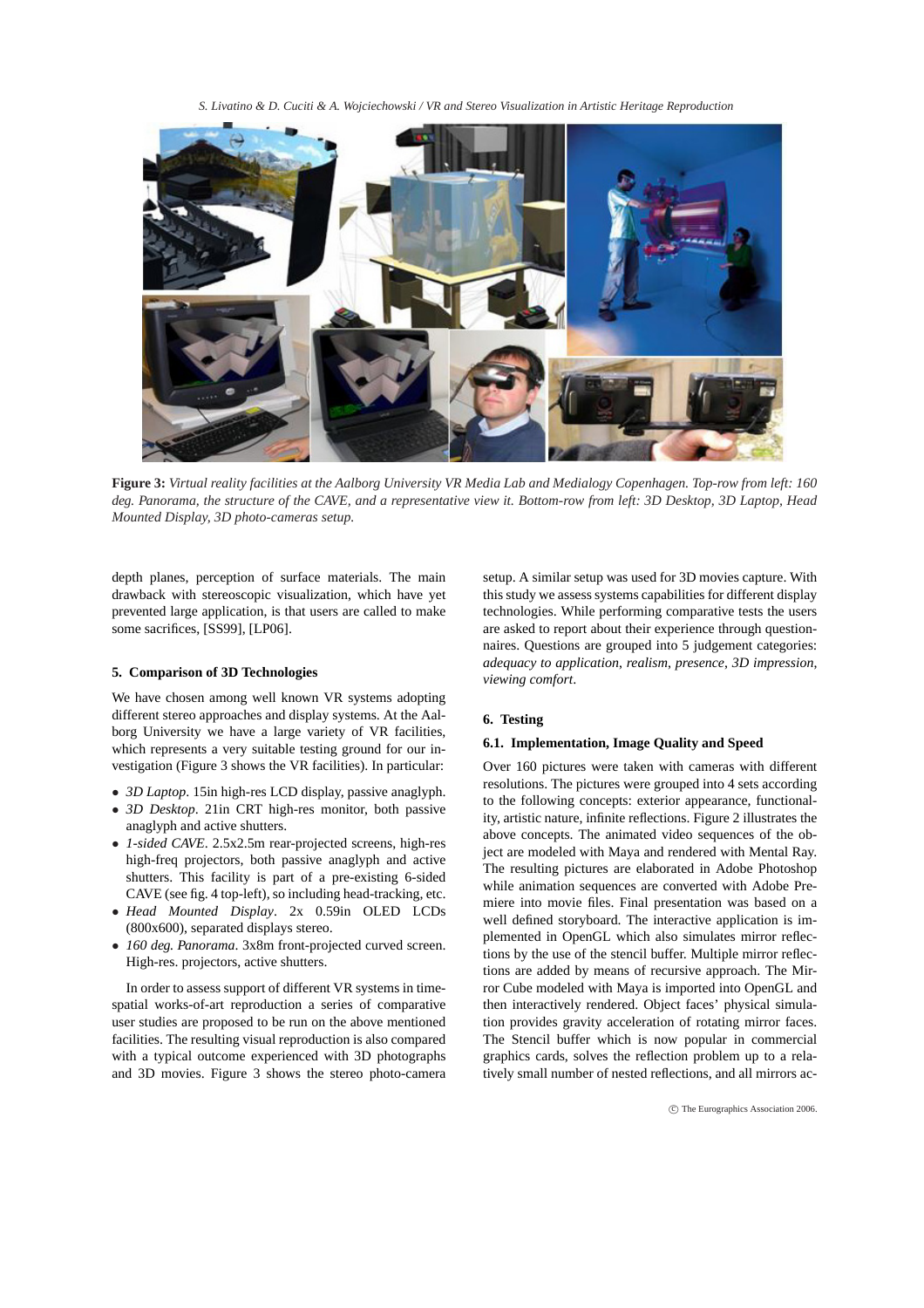*S. Livatino & D. Cuciti & A. Wojciechowski / VR and Stereo Visualization in Artistic Heritage Reproduction*



**Figure 4:** *The simulated Mirror-Cube in the CAVE environment (top-left) and Panorama (top-center). The left-picture shows a setup for concurrent comparison of Panorama and 3D Desktop images. The table summarizes comparative test results. The horizontal axis represents system considered: (LT) 3D Laptop with passive anaglyph, (DT) 3D Desktop with active shutters, (CAVE) CAVE system, (HMD) HMD, (Pano.) Panorama. The vertical axis summarizes users response on 5 different categories.*

curately reflect the scene and the other mirrors image. The use of the Stencil buffer in OpenGL allows for fast rendering being both stencil and depth test hardware implemented. The use of the Stencil buffer approach increases the illumination level in the scene as consequence of the mirror reflection, [Kil99], (a problem not present when using raytracing). The quality of the rendered images is observed by comparing real and computer-generated images, (figure 2). Surprisingly, the general quality of the images rendered in OpenGL (by polygonal verteces interpolation) is not far from that of the images generated in Maya (per-pixel raytracing). Concerning the rendering of the reflections, these are correctly drawn for both rendering techniques, however a more accurate light calculation makes a greater difference. Interesting, in case of screen-shots taken inside the closed cube, the reflections are identical. The responsiveness of the application to input commands changes for different platforms. There is a maximum level of reflection above which response speed is unacceptable (8 reflections on our Laptop). Concerning the gravity simulation the use of a friction was necessary.

# **6.2. Testing Displays Technologies**

The results of the Comparative tests based on extensive testing trials related to the virtual interaction, ran by 5 VR experienced users, are summarized in figure 4.

°c The Eurographics Association 2006.

**Adequacy to application.** The CAVE seemed very suitable as interactive gallery. In fact, already by moving around head and body a user can "play" with the artwork. The Panorama also offers good feedback but mostly for an expert user (interaction is through 3D mouse). The 3D Desktop provides a different type of interaction, and it was believed the most suitable for low cost remote-user interaction, and still better than 3D Laptop because of the possibility for using active shutters.

**Realism.** Large visualization screens provide higher Realism when passive anaglyph is not adopted. High realism with the Panorama, but better with CAVE thanks to the headcouple tracking. Details are difficult to catch when user stays very close to big screens. In case of Panorama the above effect diminishes being that user sitting at predefined distances. If we focus on comparing the rendered visual effect with the real one (when having object in hand) the 3D desktop gives the best result. This goes along with theories in [DJK<sup>∗</sup> 06], being this a "looking-in" task, i.e. when the user sees the world from outside-in.

**Presence.** The larger screen VR facilities provides the best result in relation to sense of presence, (as expected). Interestingly, the user involvment decreases in the case of the passive stereo anaglyph. This seems to be mostly justified by eye-strain arising from rear-projection (screen alters colors